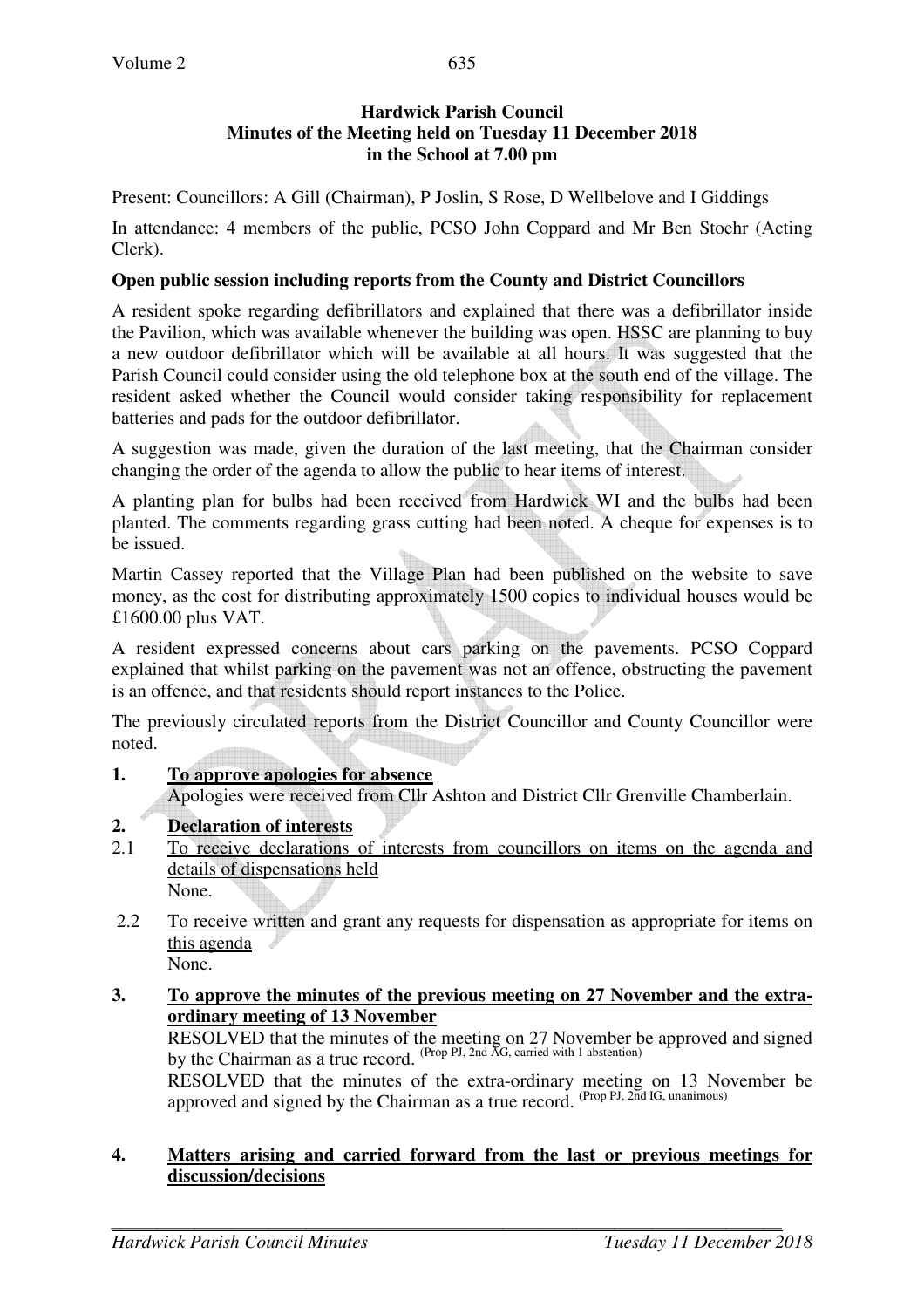- Volume 2 636 4.1 (Open) Bramley Way and Pippin Walk Anti-Social Behaviour PCSO Coppard reported on Anti-Social Behaviour. An Anti-Social Behaviour plan for Hardwick had been prepared and the level of calls was reducing, patrols are ongoing. If the public have concerns they should continue to call or report incidents online. 4.2 (Open) Resident complaint about parking on the pavements PCSO Coppard agreed to place an article in Hardwick Happenings about the parking problems. 4.3 (5.2) Risk Assessment Policy and Internal Controls Policy RESOLVED formally to adopt the policy as circulated with the agenda. (Prop IG, 2nd PJ, unanimous) 4.4 (5.4) SCDC – Emergency Plans RESOLVED to appoint Cllr Giddings to take this matter forward for consideration at the February meeting. (Prop SR, 2nd PJ, unanimous) 4.5 (5.5) Unauthorised occupation of land policy RESOLVED formally to adopt the policy after amending the wording under Section 1 and adding "and" to the section on Social Media and Press. RESOLVED to take any budget required from General Reserves. (Prop DW, 2nd SR, unanimous) 4.6 (5.8) Social Media policy – formal approval RESOLVED formally to adopt the policy after amending the date of approval. <sup>(Prop AG,</sup> 2nd DW, unanimous) 4.7 (8.2) Proposal for shared purchase of new Speedwatch equipment Cllr Joslin reported on her attendance at a meeting in Bourn. Bourn Parish Council would like to make a shared purchase. Hardwick Speedwatch is very busy, with many cars speeding. New equipment would allow recording from 20 mph and would be lighter and easier to use. A proposal by Cllr Rose to purchase a new camera at a cost of up to £5000.00 and seek to dispose of the old camera to another local parish council to recover costs, was deferred to the budget meeting. 4.8 (8.4) Report on meeting with Highways on 7 December Cllr Joslin reported on the meeting at which CCC had outlined the options for traffic calming measures for Hardwick. If the Parish Council wished to reduce the speed limit speed cushions costing approximately £13,000.00 would be required and a traffic island would cost approximately £10,000.00. 4.9 (10) To consider recommendation on feasibility report for LHI bid for speed reduction equipment and the amount of the Parish Council's contribution Cllr Joslin reported that she would be meeting with CCC on 16 January about the Speedwatch camera contribution. The Parish Council contribution would be £1250.00 and the CCC funding would be £3750.00. This would be a project for 2019. RESOLVED to support submission of an LHI bid for a movable vehicle-activated  $sign.$  (Prop AG, 2nd DW, unanimous)
- 4.10 (10) Proposal for installation of litter bin near Meridian Close Cllr Wellbelove reported that numerous vehicles park near Meridian Close and leave litter, which is currently picked up by a resident. RESOLVED that the Parish Council should purchase a litter bin to go opposite Meridian Close. (Prop AG, 2nd SR, unanimous)

It was noted that road works equipment near the roundabout needs to be collected.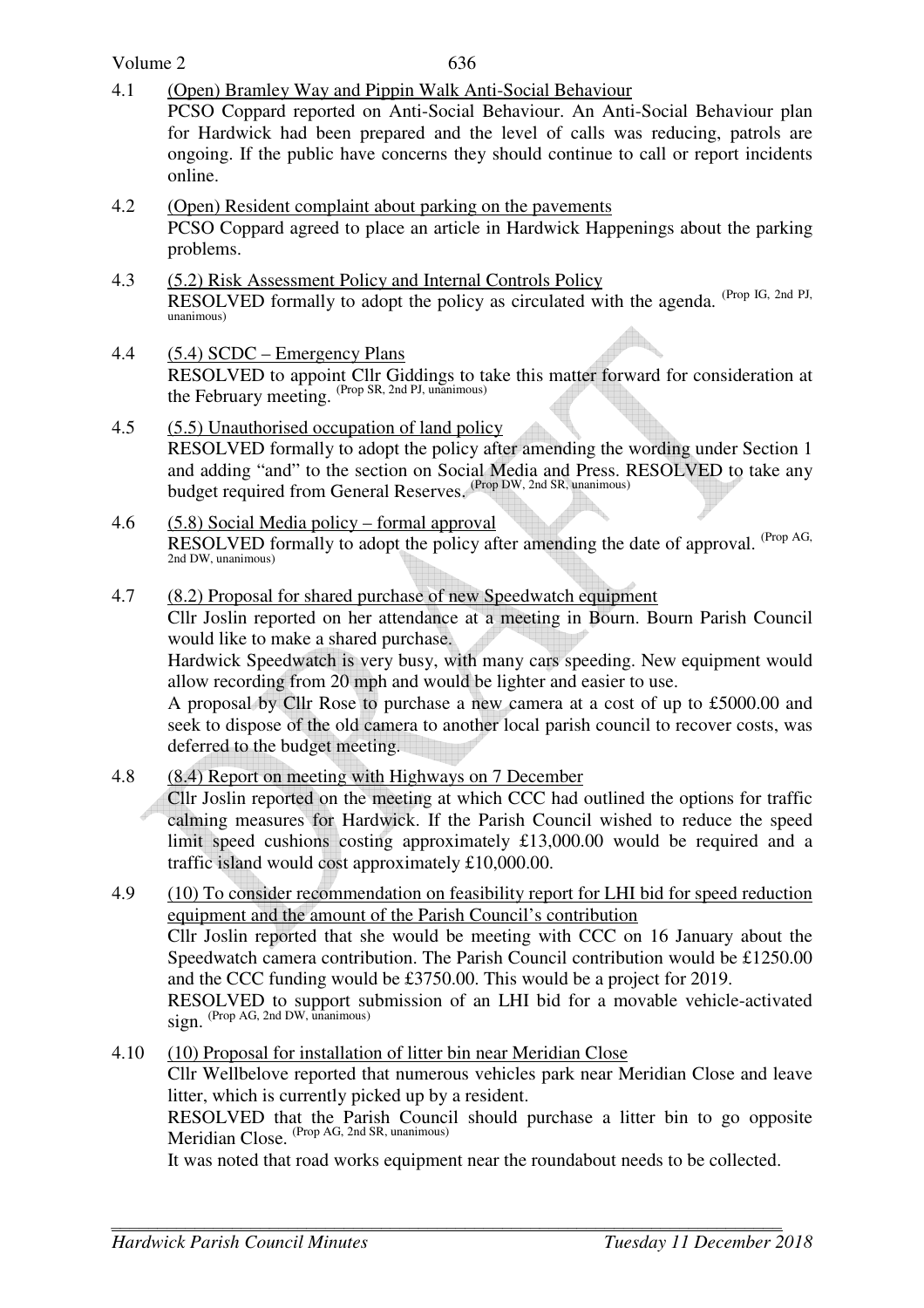## **5. Correspondence/communications received**

5.1 To receive the Village Plan report and consider distribution of the report

 The Parish Council thanked Mr Cassey for his and the Village Plan group's efforts with the plan. The group has received funding of approximately £1500.00 and has about £170.00 remaining.

RESOLVED that the Parish Council authorises a print run of the plan and that it should obtain three quotations for printing for consideration at the February meeting. RESOLVED that the Council should distribute the document. (Prop SR, 2nd PJ, unanimous)

 RESOLVED to ask the Village Plan group to continue to assist with a review of the plan and its implementation and that the Parish Council should review the list of "Village Projects" with the Village Plan group. (Prop SR, 2nd PJ, unanimous)

5.2 Resident request to move a dog bin at Grace Crescent

 A resident had contacted the Chairman about the state of the Portway bridleway. RESOLVED that the existing bin at Grace Crescent should be moved to near the Portway bridleway, and to ask the developers whether they would be willing to move the bin, leaving the post in place.

5.3 Resident request for defibrillator

RESOLVED, having noted the verbal report received from a resident in the open session, to obtain quotations to supply and install a defibrillator for consideration at the next meeting when locations will also be considered, and to inform the resident accordingly. (Prop SR, 2nd PJ, unanimous)

5.4 Application for street trading consent for fish and chips – Hardwick Stores, Cambridge Road

RESOLVED that the Parish Council supports the application. (Prop PJ, 2nd SR, unanimous)

## **6. Planning Applications and Decision notices and tree works applications**

- 6.1 Planning applications received since the last meeting
- 6.1.1 S/4367/18/FL 28 Bramley Way Two storey front extension RESOLVED that the Parish Council has no recommendation. (Prop AG, 2nd PJ, unanimous)
- 6.1.2 S/4392/18/VC 11 Cambridge Road Variation of Condition 8 (Traffic management plan) of planning permission S/1686/15/FL Noted.
- 6.2 SCDC Decision Notices
- 6.2.1 S/3497/18/FL 105 Bramley Way Garage extension, single storey rear extension and first floor side extension over garage and entrance porch – Permission granted. Noted.
- 6.2.2 S/3716/18/FL 39 St Neots Road Car port Permission granted. Noted.
- 6.2.3 S/3407/18/PO Land adj to 3 Lark Rise Removal of affordable housing contribution – Permission refused. Noted.
- 6.2.4 S/3782/18/LD 5 Kesters Close Certificate of Lawful Development Certificate for proposed conversion of garage – Permission granted. Noted.
- 6.3 Tree Works Applications None.

## **7. Members reports and items for information only**

7.1 New Housing Developments and Planning Obligations